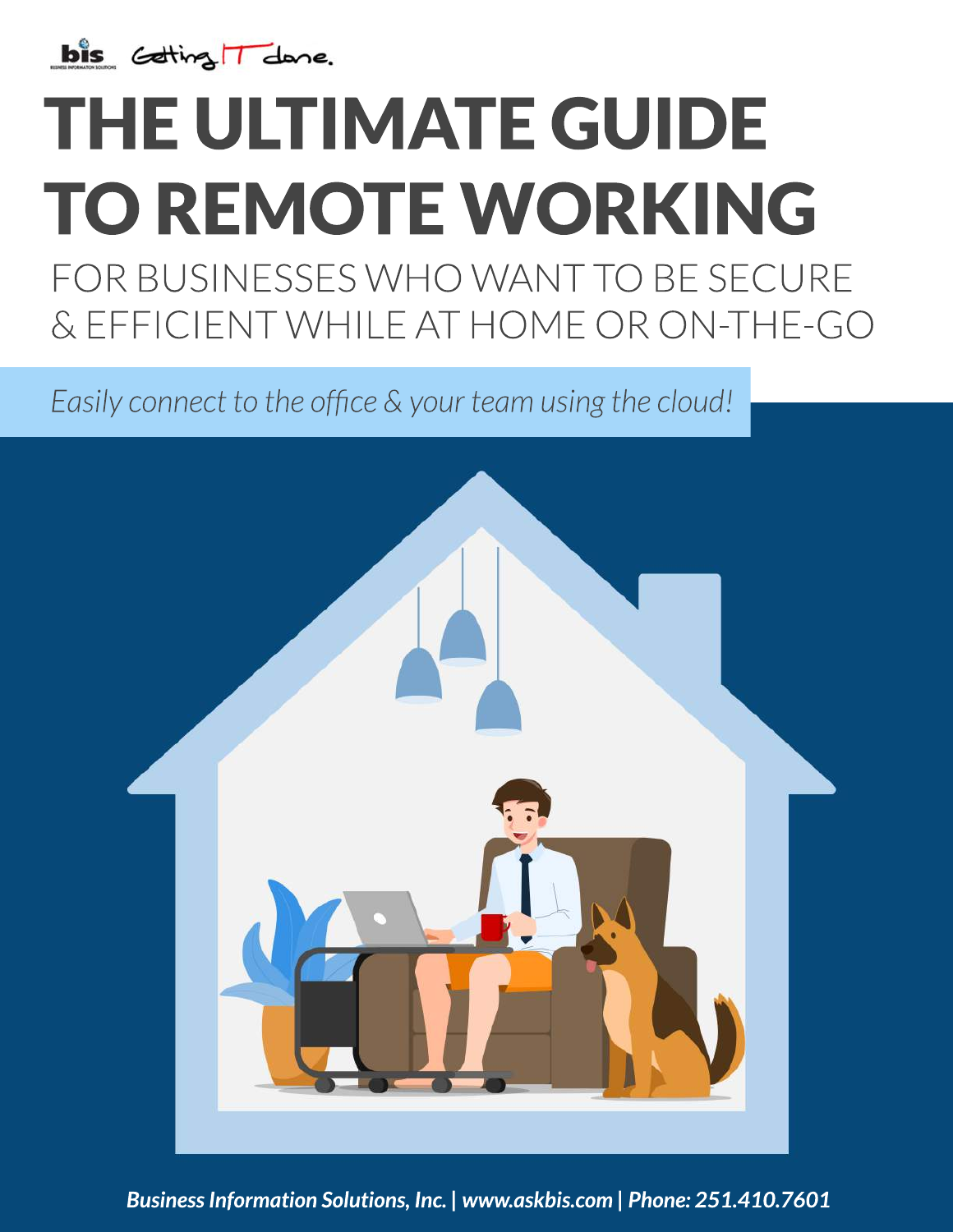

# **Remote Working By the Numbers**

### 90% of organizations use the cloud 451

### 53%

of businesses want to increase security on the cloud like using 2-factor authentication.

Gemalto

# 25%

decrease in employee turnover compared to companies who don't allow remote work

Owl Labs

## 82%

of cybersecurity experts anticipate a data breach at their company due to unsecured devices

Ravtheon

# 51% of employers let their staff work from home



"People who work remotely at least once a month are 24% more likely to be happy and productive." Small Biz Genius



According to Sysgroup, the main reason businesses go to the cloud is to provide access to data from anywhere.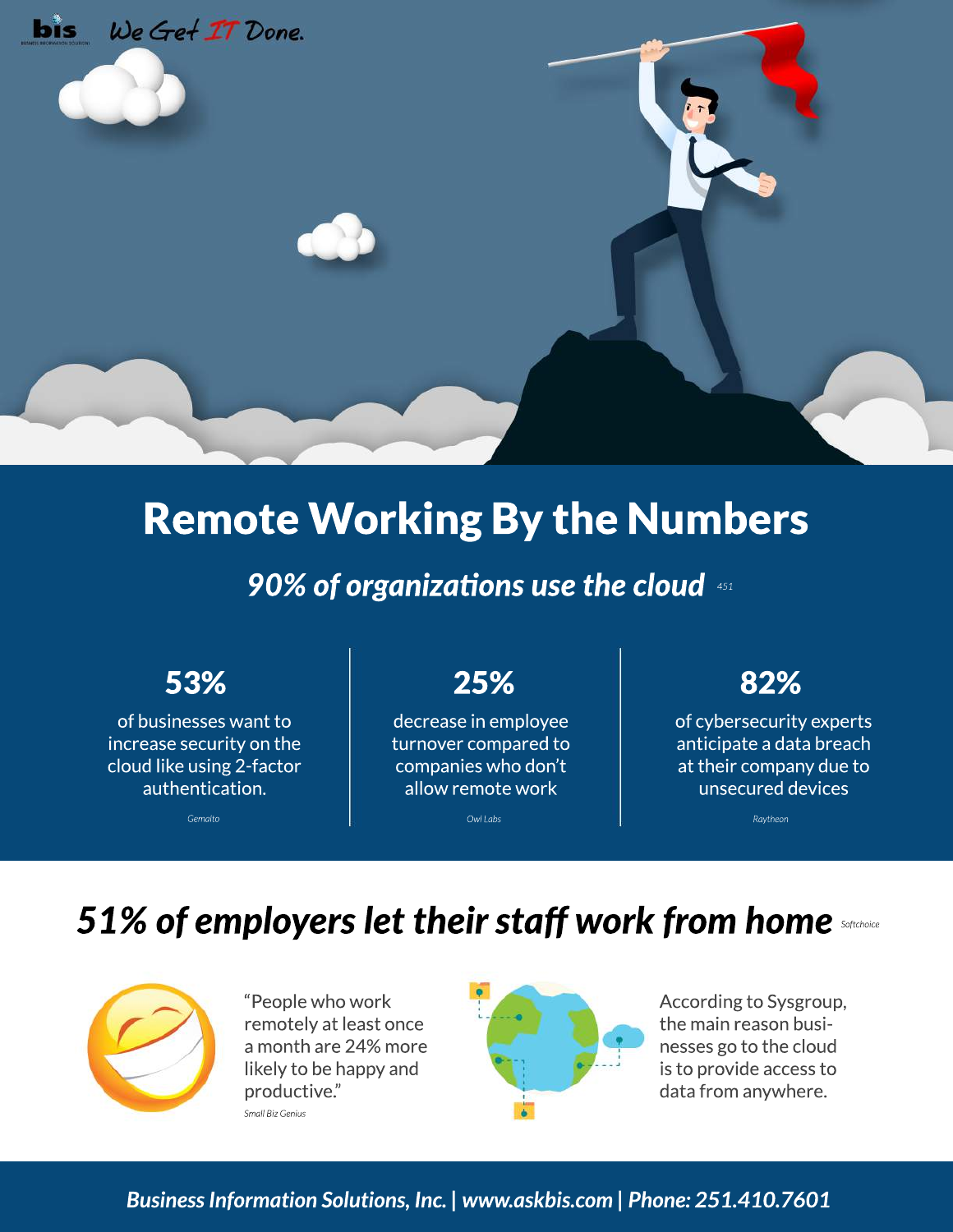

## IS TELECOMMUTING EVEN AN OPTION FOR MY BUSINESS?

Whether it's a virus containment quarantine or a building fire, there are real cicrumstances that could prevent your staff from traveling or accessing your office building. Do you have a plan in place for telecommuting? If not, now's the time to develop one.

Productivity without being at the office has been a topic of contention for the last decade. Thanks to remote desktop apps and internet-based telephones, productivity is no longer a concern when it comes to technology. In fact, the amount of people working remotely has increased by 91% in the last ten years according to FlexJobs.

Just like anything else, there are always exceptions. Specific industries and roles may not be a candidate for telecommuting. For example, a cashier at Walmart cannot successfully do their job at their house. And the same goes for a heart surgeon.

However, to answer the original question "Is telecommuting an option for my business?," it really depends on three major factors: the industry of your business, your employees' roles and the technology you have available.

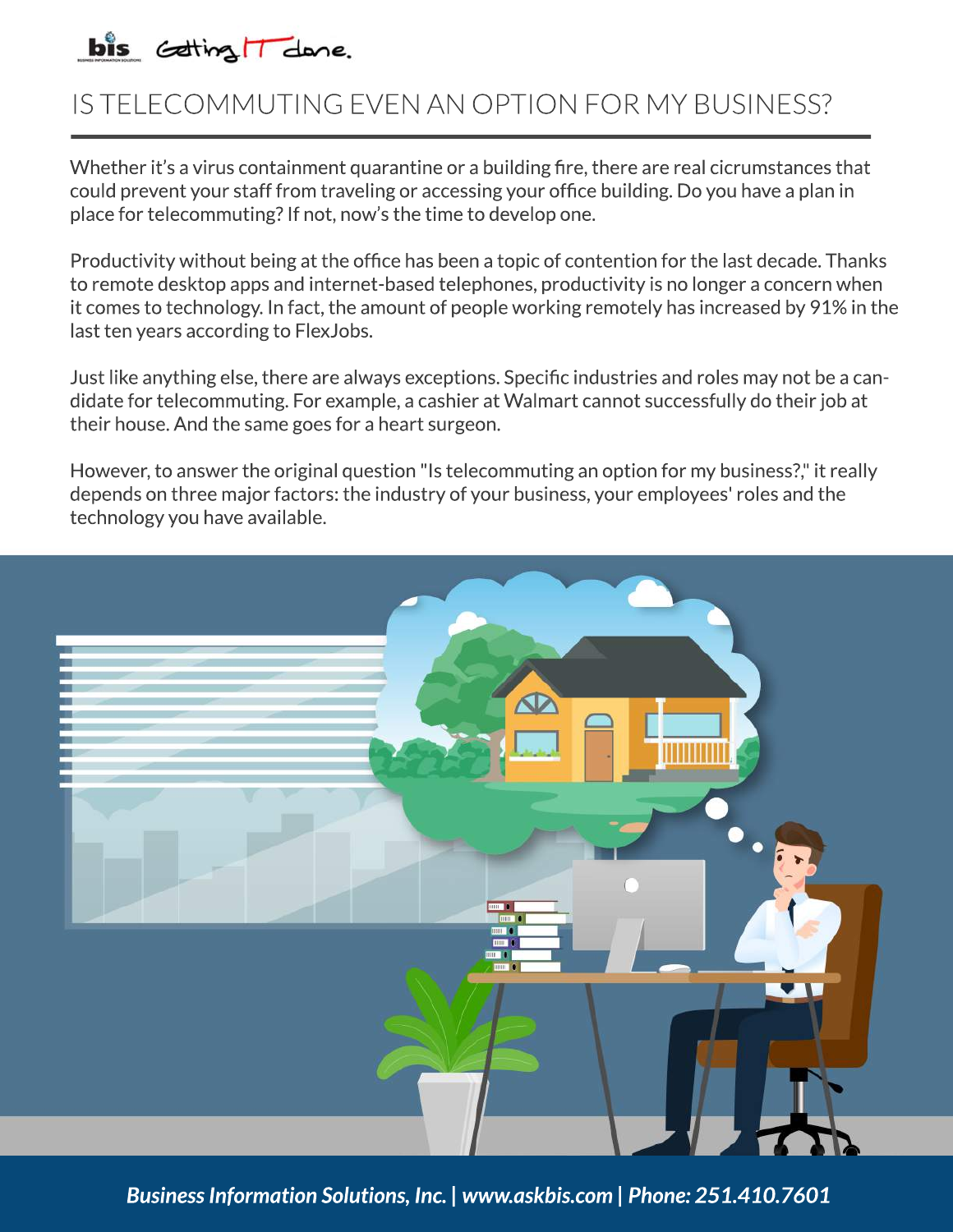

# KEY COMPONENTS OF WORKING REMOTELY

To be successful while telecommuting, there are three major components to focus on: communication, collaboration and security. All of these can be difficult to accomplish without the right strategy and tools.



# COMMUNICATION COLLABORATION SECURITY

This is the most important component of working remotely. Employees must be able to communicate with each other and their clients.

For telecommuting to be successful, each person must be able to access their files and applications while staying efficient away from the office.



Keeping company data secure from afar is definitely challenging, but with the right tools in place a costly data breach can be avoided.









Communication is key to the success of your business. It's vital that both clients and co-workers can connect. However, this can be challenging when working remotely, but here are some tips to overcome those communication challenges:

- $\blacktriangleright$  Host a morning huddle to get your team on the same page
- $\bigvee$  Use web conferencing to train your staff and host virtual meetings where you can share your screen and webcam
- $\triangleleft$  Set your phone status to let co-workers know when you're away from your computer or gone for the day
- $\triangleleft$  Send a chat to get quick answers to your questions or relay information to the rest of your team
- Access your work phone and chat on your mobile devices so  $\blacktriangledown$ you can answer calls and messages while on-the-go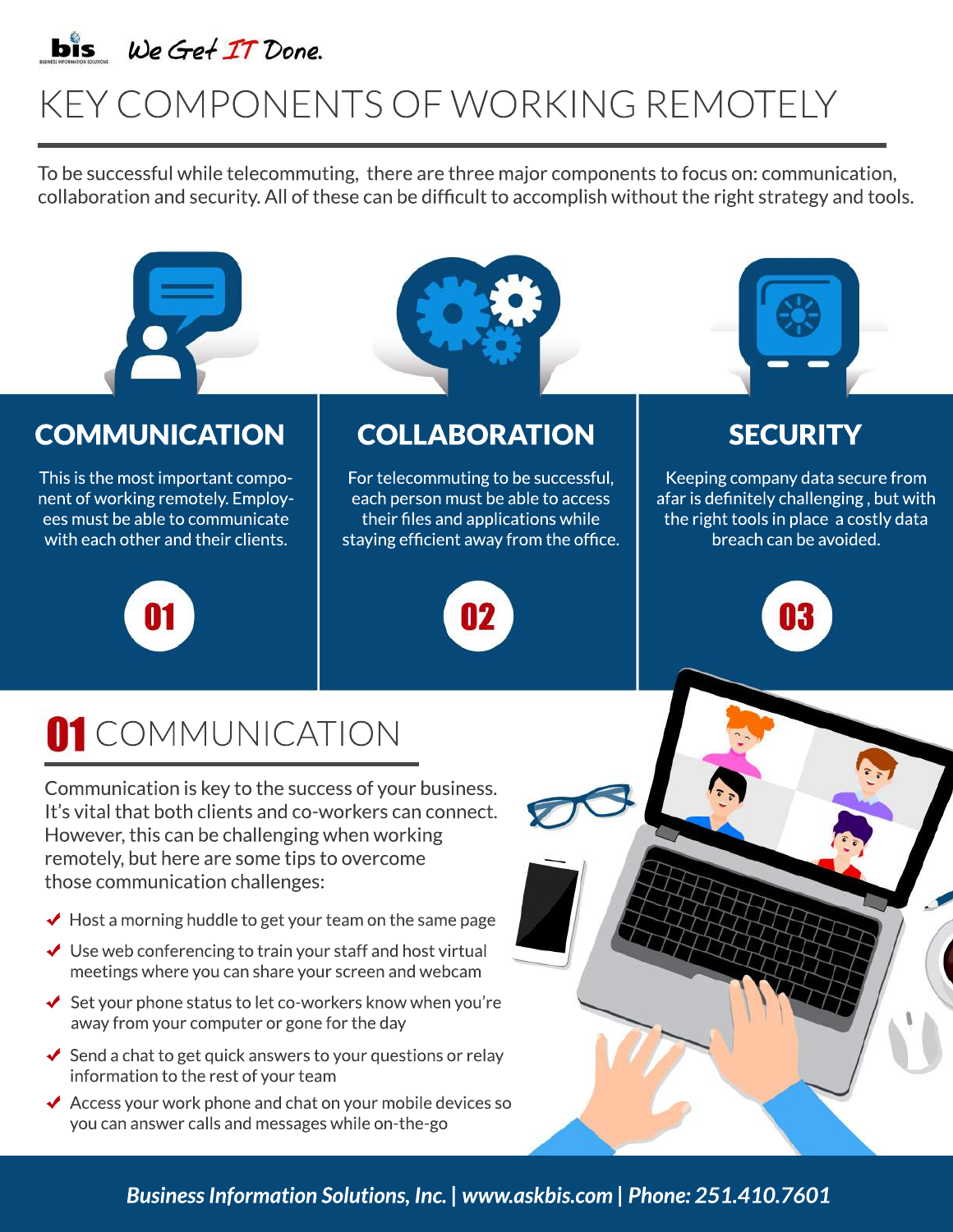## $\mathbf{bis}$  We Get IT Done.

# **02** COLLABORATION

Telecommuting doesn't have to be difficult. In fact, it can be easy to pick up your office and work remotely as long as you have access to your files and applications. Here are a few of our tips:

- $\blacktriangleright$  Download Microsoft apps to your mobile device and use them while on-the-go
- ◆ Save documents to the cloud so that you can download revisions
- ← Connect to your computer in the office with an easy-to-use application like LogMeIn
- ◆ Share large files easily using a link instead of sending via email best way to send video files!
- $\checkmark$  Work together on the same document, add notes and assign tasks as needed

# **Microsoft 365 Collaboration Best Practices**

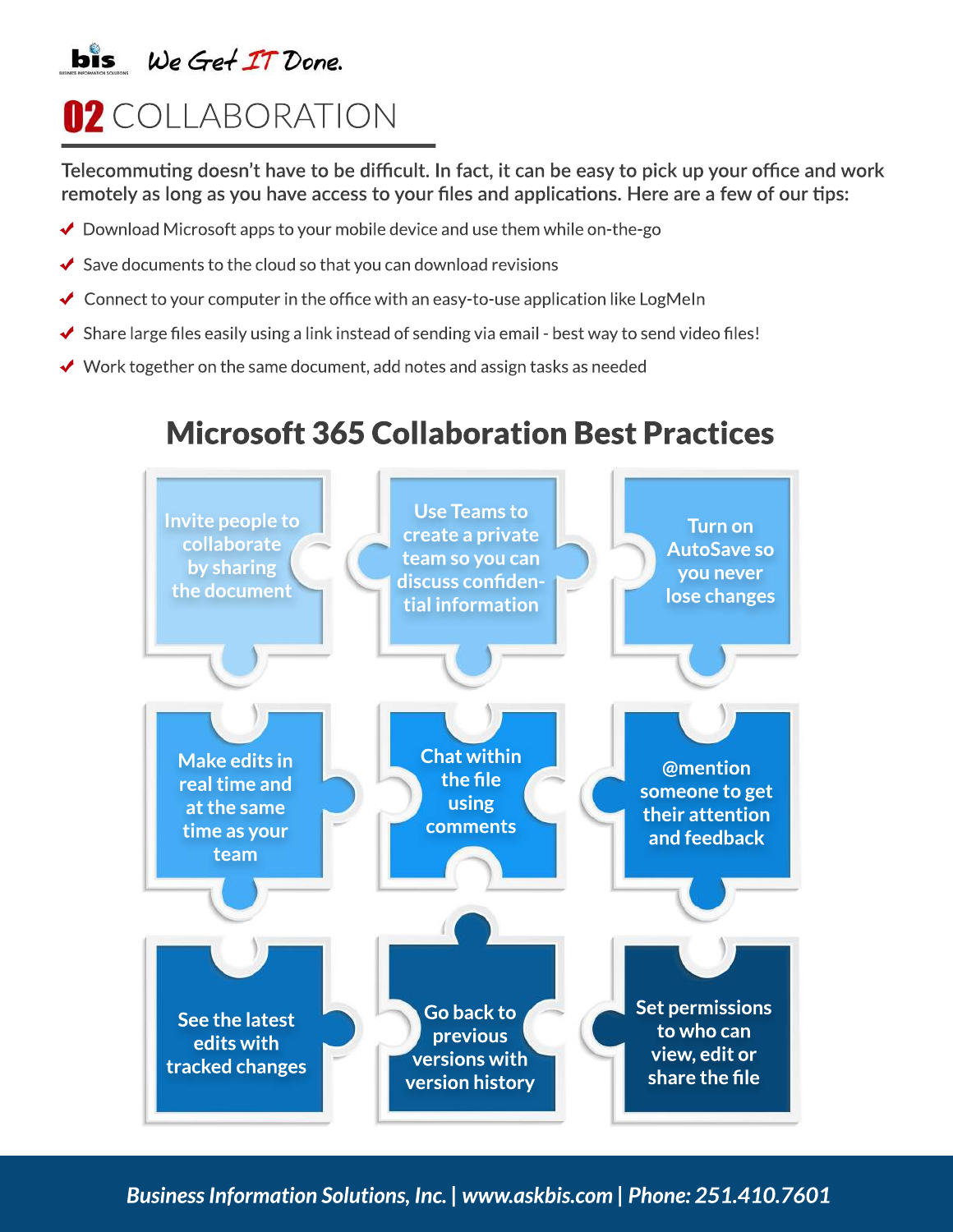

# **03** SECURITY

Working remotely is convenient, but it can be risky if the proper security precautions are not taken. Follow our SECURELY process to stay safe.

### **Set Up Activity Tracking**

Keep track of your staff's performance and ensure they aren't spending time on dangerous or unproductive websites.

### **Connect Securely**

Equip your team with secure access to the office through a VPN or remote desktop program like LogMeln.

### **Require Authentication**

Provide an additional layer of security by having your employees use 2-factor authentication when accessing specific applications.

#### **Lock Devices**

Require a passcode on all mobile devices and desktops. Follow password best practices so thieves can't hack the code.

#### **Encrypt Devices**

Use encryption to keep data safe from criminals and remote wipe devices that are lost or stolen.

### **Update Applications**

Keep operating systems and programs up-to-date so that it doesn't leave your network vulnerable to hackers.

### **Educate on Cybersecurity**

Administer online cybersecurity training to all of your staff so they can identify threats and know what to do.

#### **Yield to Company Policy**

Create a company policy that includes information on using your own device for work, communicating sensitive data and accessing the internet or company files.